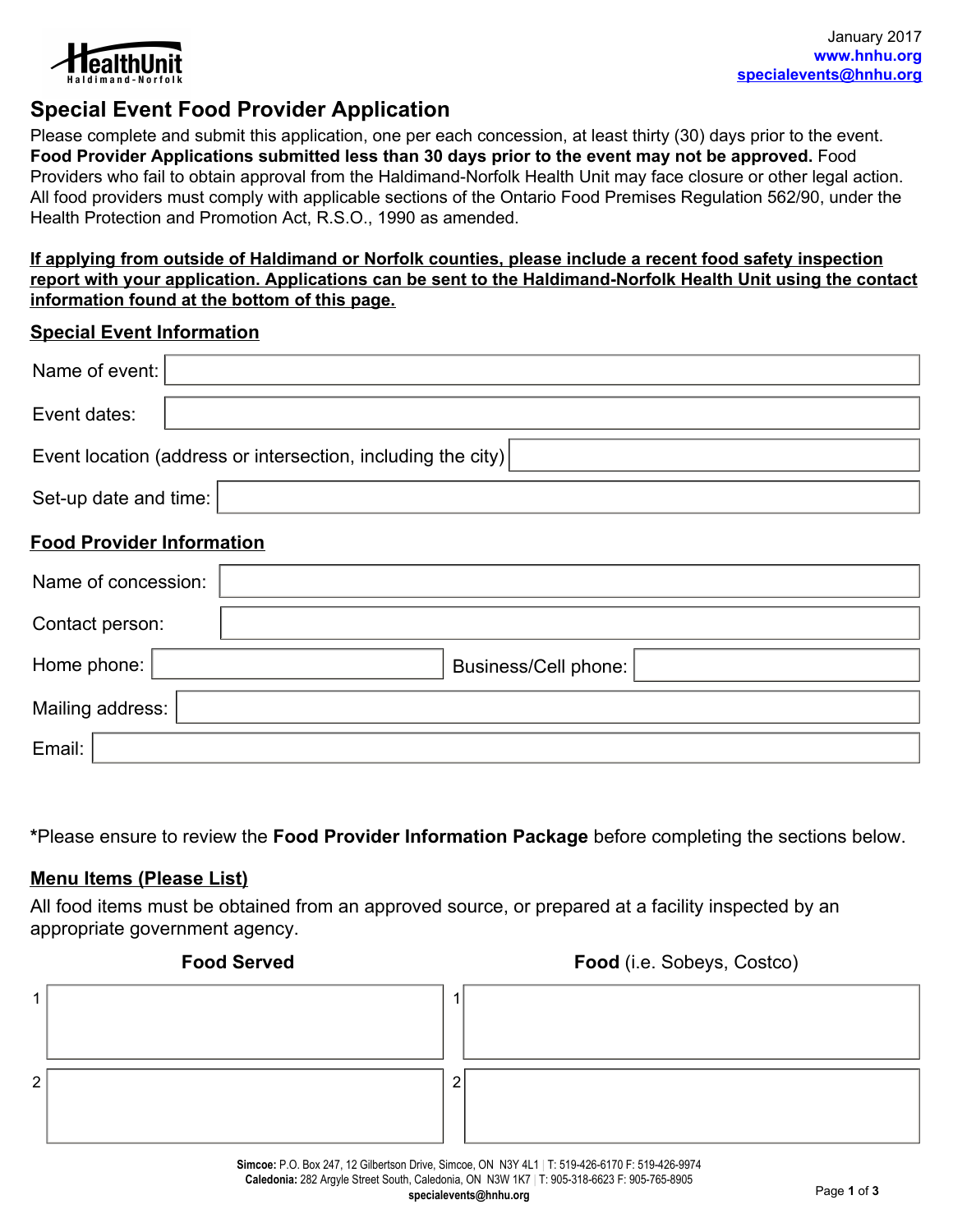| ∽ |  |  |
|---|--|--|
|   |  |  |

Attach additional lists/menus as necessary.

### **Food Handling / Transportation**

1. Describe how potentially hazardous foods (i.e. meat, seafood, diary products, etc.) will be transported to the event below 4°C/40°F, or above 60°C/140°F.

2. Describe how potentially hazardous foods will be kept out of the temperature danger zone of 4°C/40°F to 60°C/140°F.

3. Describe the types of food handling that will occur on site during the event (i.e. cooking, hot holding, reheating).

4. Describe how food items will be protected from potential contamination during the event (i.e. sneeze guard, food-grade wrap, covering, etc.)

## **Vendor Set-up Information (Either option A or B)**

| A. Food Premises or Mobile Premises/Food<br>Truck/Trailer                                                                              | <b>B. Temporary Booth or BBQ</b>                                                                                                                                    |
|----------------------------------------------------------------------------------------------------------------------------------------|---------------------------------------------------------------------------------------------------------------------------------------------------------------------|
| Hot and cold running water (potable)<br>Handwashing sink with Liquid soap and paper towels<br>Two compartment sink for utensil washing | Temporary Handwashing station with<br>cooler or coffee urn with spigot to hold warm clean water<br>liquid soap and paper towels<br>container to collect waste water |
| Holding tank for waste water                                                                                                           | Two sinks or containers for dish washing                                                                                                                            |
| Mechanical refrigeration with internal indicating<br>thermometers                                                                      | Canopy or a covering over the booth                                                                                                                                 |
| Hot holding storage unit                                                                                                               | Mechanical refrigeration or a cooler with internal indicating<br>thermometers                                                                                       |
| Probe thermometer                                                                                                                      | Hot storage unit                                                                                                                                                    |
| Multiple sets of clean serving utensils                                                                                                | Probe thermometer                                                                                                                                                   |
| Sanitizer (bleach/chlorine, quats/quaternary                                                                                           | Multiple sets of clean serving utensils                                                                                                                             |
| ammonium, or iodine) and sanitizer test strips<br>Hats/hairnets and clean outer clothing for food handlers                             | Sanitizer (bleach/chlorine, quats/quaternary ammonium,<br>or iodine) and sanitizer test strips                                                                      |
| Premises maintained in a sanitary manner (i.e. apron)                                                                                  | Hats/hairnets and clean outer clothing for food handlers                                                                                                            |
|                                                                                                                                        | Premises maintained in a sanitary manner                                                                                                                            |